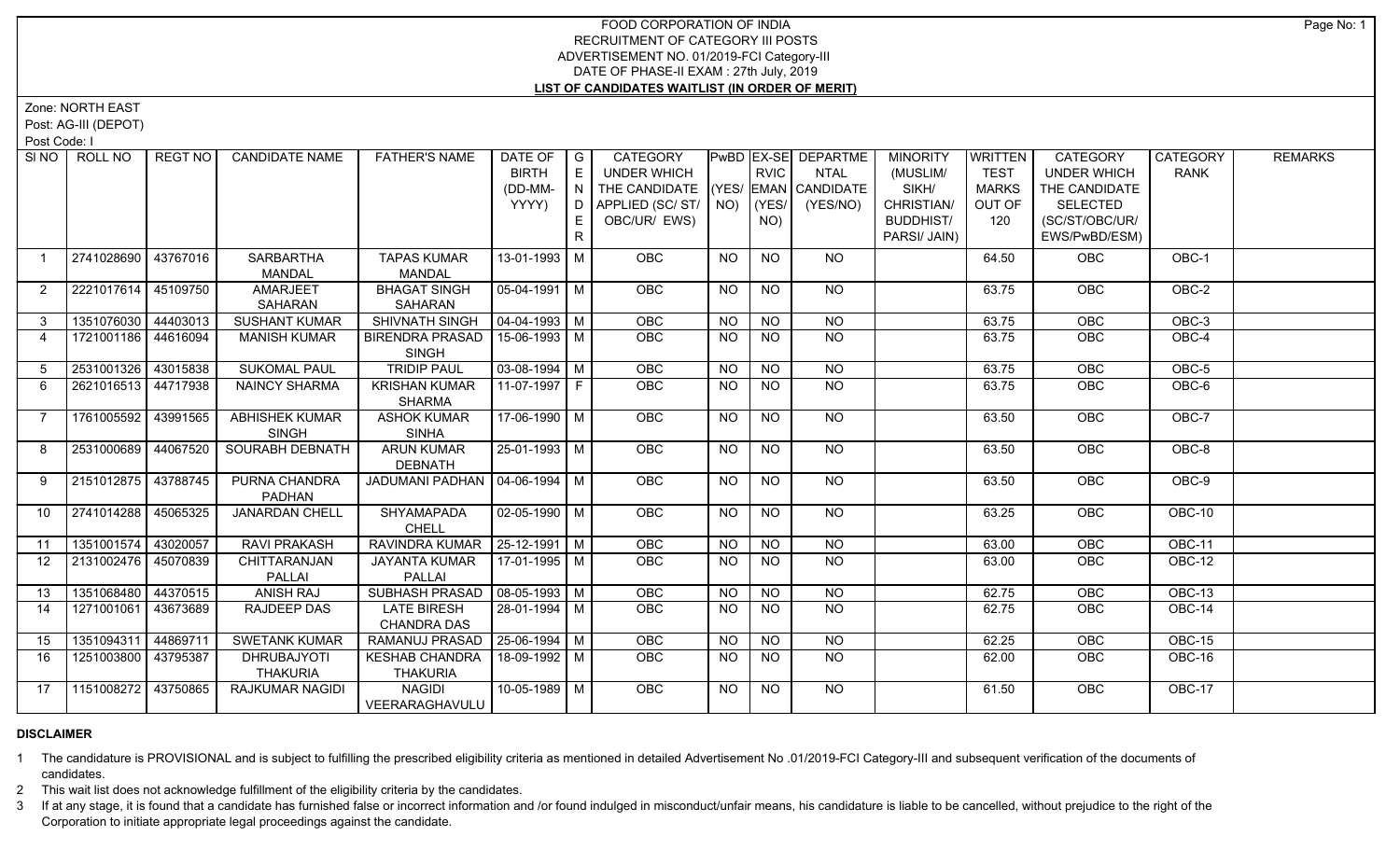# FOOD CORPORATION OF INDIA RECRUITMENT OF CATEGORY III POSTS ADVERTISEMENT NO. 01/2019-FCI Category-III DATE OF PHASE-II EXAM : 27th July, 2019 **LIST OF CANDIDATES WAITLIST (IN ORDER OF MERIT)**

Zone: NORTH EAST

Post: AG-III (DEPOT)

Post Code: I

| SI <sub>NO</sub> | ROLL NO               | REGT NO  | <b>CANDIDATE NAME</b>                     | <b>FATHER'S NAME</b>                   | DATE OF $ G $<br><b>BIRTH</b><br>(DD-MM-<br>YYYY) | E<br>$(N)^T$ | CATEGORY<br>UNDER WHICH<br>THE CANDIDATE (YES/ EMAN CANDIDATE<br>D   APPLIED (SC/ ST/   NO)<br>OBC/UR/ EWS) |           | <b>RVIC</b><br>(YES/<br>NO) | PwBD EX-SE DEPARTME<br>NTAL<br>(YES/NO) | <b>MINORITY</b><br>(MUSLIM/<br>SIKH/<br>CHRISTIAN/<br><b>BUDDHIST/</b> | <b>WRITTEN</b><br><b>TEST</b><br><b>MARKS</b><br>OUT OF<br>120 | CATEGORY<br><b>UNDER WHICH</b><br>THE CANDIDATE<br><b>SELECTED</b><br>(SC/ST/OBC/UR/ | CATEGORY<br><b>RANK</b> | <b>REMARKS</b> |
|------------------|-----------------------|----------|-------------------------------------------|----------------------------------------|---------------------------------------------------|--------------|-------------------------------------------------------------------------------------------------------------|-----------|-----------------------------|-----------------------------------------|------------------------------------------------------------------------|----------------------------------------------------------------|--------------------------------------------------------------------------------------|-------------------------|----------------|
|                  |                       |          |                                           |                                        |                                                   | R.           |                                                                                                             |           |                             |                                         | PARSI/ JAIN)                                                           |                                                                | EWS/PwBD/ESM)                                                                        |                         |                |
| 18               | 2161000592 45118225   |          | <b>JAGANNATH BARIK</b>                    | PADMA CHARAN<br><b>BARIK</b>           | 11-01-1990   M                                    |              | OBC                                                                                                         | <b>NO</b> | <b>NO</b>                   | <b>NO</b>                               |                                                                        | 61.50                                                          | OBC                                                                                  | OBC-18                  |                |
| 19               | 1191001038 43165087   |          | <b>BOGGAVARAPU</b><br><b>LEELA PRASAD</b> | <b>BOGGAVARAPU</b><br>VENKATESWARLU    | $17-11-1994$ M                                    |              | OBC                                                                                                         | <b>NO</b> | <b>NO</b>                   | NO                                      |                                                                        | 61.50                                                          | <b>OBC</b>                                                                           | OBC-19                  |                |
| 20               | 1251000505            | 43708090 | <b>BAPPI DEY</b>                          | SIBU RANJAN DEY   10-03-1995   M       |                                                   |              | <b>OBC</b>                                                                                                  | <b>NO</b> | <b>NO</b>                   | <b>NO</b>                               |                                                                        | 61.50                                                          | OBC                                                                                  | OBC-20                  |                |
| 21               | 1351083639   44272659 |          | <b>SHAILENDRA KUMAR</b><br>SAH            | CHHATHU LAL SAH   15-08-1991   M       |                                                   |              | <b>OBC</b>                                                                                                  | NO.       | <b>NO</b>                   | <b>NO</b>                               |                                                                        | 61.00                                                          | <b>OBC</b>                                                                           | <b>OBC-21</b>           |                |
| 22               | 1281002407 43716804   |          | ANKURJYOTI KAKATI                         | RAMANI MOHAN<br><b>KAKATI</b>          | 12-01-1994   M                                    |              | OBC                                                                                                         | <b>NO</b> | <b>NO</b>                   | <b>NO</b>                               |                                                                        | 61.00                                                          | OBC                                                                                  | OBC-22                  |                |
| 23               | 1361004379 43656315   |          | PRATEEK CHANDRA                           | <b>PRATEEK</b><br><b>CHANDRA</b>       | $30-12-1995$ M                                    |              | OBC                                                                                                         | <b>NO</b> | $N$ O                       | NO                                      |                                                                        | 61.00                                                          | OBC                                                                                  | $OBC-23$                |                |
| 24               | 1361002023            | 43244460 | <b>SHUBHAM KUMAR</b><br>SAH               | <b>SURAJ PRASAD</b><br>SAH             | 28-12-1996 M                                      |              | <b>OBC</b>                                                                                                  | <b>NO</b> | <b>NO</b>                   | $N$ <sup>O</sup>                        |                                                                        | 61.00                                                          | OBC                                                                                  | <b>OBC-24</b>           |                |
| 25               | 1351002385 43347297   |          | PANKAJ KUMAR RAI                          | <b>RAMESHWAR RAI</b>                   | $ 27-03-1991 $ M                                  |              | OBC                                                                                                         | <b>NO</b> | <b>NO</b>                   | <b>NO</b>                               |                                                                        | 60.75                                                          | OBC                                                                                  | <b>OBC-25</b>           |                |
| 26               | 2531001472 43213238   |          | PANNA GHOSH                               | <b>NARAYAN</b><br><b>CHANDRA GHOSH</b> | $21 - 11 - 1994$ M                                |              | OBC                                                                                                         | <b>NO</b> | <b>NO</b>                   | <b>NO</b>                               |                                                                        | 60.75                                                          | OBC                                                                                  | OBC-26                  |                |
| 27               | 1761009923 44604659   |          | <b>KUMAR ABHISHEK</b>                     | <b>ASHOK KUMAR</b><br><b>SHARMA</b>    | $11-07-1994$ M                                    |              | OBC                                                                                                         | <b>NO</b> | <b>NO</b>                   | NO                                      |                                                                        | 60.50                                                          | OBC                                                                                  | <b>OBC-27</b>           |                |
| 28               | 2601008834            | 44200057 | <b>SONU YADAV</b>                         | RAMJI YADAV                            | $15-07-1994$ M                                    |              | OBC                                                                                                         | <b>NO</b> | <b>NO</b>                   | <b>NO</b>                               |                                                                        | 60.50                                                          | OBC                                                                                  | OBC-28                  |                |
| 29               | 1731005932 44983335   |          | <b>ANUJ KUMAR</b>                         | <b>ARUN KUMAR</b>                      | 26-04-1995 M                                      |              | <b>OBC</b>                                                                                                  | <b>NO</b> | <b>NO</b>                   | $\overline{NO}$                         |                                                                        | 60.50                                                          | OBC                                                                                  | <b>OBC-29</b>           |                |
| 30               | 2091003494 43216662   |          | <b>LAISHRAM ANIL</b><br><b>SINGH</b>      | L SARAT SINGH                          | $13-09-1990$ M                                    |              | <b>OBC</b>                                                                                                  | <b>NO</b> | <b>NO</b>                   | N <sub>O</sub>                          |                                                                        | 60.25                                                          | OBC                                                                                  | <b>OBC-30</b>           |                |
| 31               | 1261002971 43346640   |          | SUBHANKAR LAHON                           | <b>BALIN LAHON</b>                     | $12 - 02 - 1994$ M                                |              | OBC                                                                                                         | <b>NO</b> | <b>NO</b>                   | <b>NO</b>                               |                                                                        | 60.25                                                          | OBC                                                                                  | OBC-31                  |                |
| 32               | 1251016312 43579533   |          | <b>JAYANT NATH</b>                        | <b>BAIJNATH PRASAD</b><br><b>GUPTA</b> | 15-02-1990 M                                      |              | OBC                                                                                                         | <b>NO</b> | NO                          | NO.                                     |                                                                        | 60.00                                                          | <b>OBC</b>                                                                           | OBC-32                  |                |
| 33               | 2741018161 44974898   |          | <b>RAVI SHANKAR</b><br>YADAV              | <b>SANJAY KUMAR</b><br>YADAV           | $\sqrt{06-08-1990}$ M                             |              | <b>OBC</b>                                                                                                  | NO.       | NO.                         | NO.                                     |                                                                        | 60.00                                                          | <b>OBC</b>                                                                           | <b>OBC-33</b>           |                |
| 34               | 1761006592 44011916   |          | <b>RAJEEV PRASAD</b>                      | <b>YOGENDRA</b><br>PRASAD              | 04-08-1991 M                                      |              | OBC                                                                                                         | <b>NO</b> | <b>NO</b>                   | NO.                                     |                                                                        | 60.00                                                          | OBC                                                                                  | OBC-34                  |                |

# **DISCLAIMER**

1 The candidature is PROVISIONAL and is subject to fulfilling the prescribed eligibility criteria as mentioned in detailed Advertisement No .01/2019-FCI Category-III and subsequent verification of the documents of candidates.

2 This wait list does not acknowledge fulfillment of the eligibility criteria by the candidates.

3 If at any stage, it is found that a candidate has furnished false or incorrect information and /or found indulged in misconduct/unfair means, his candidature is liable to be cancelled, without prejudice to the right of t Corporation to initiate appropriate legal proceedings against the candidate.

Page No: 2